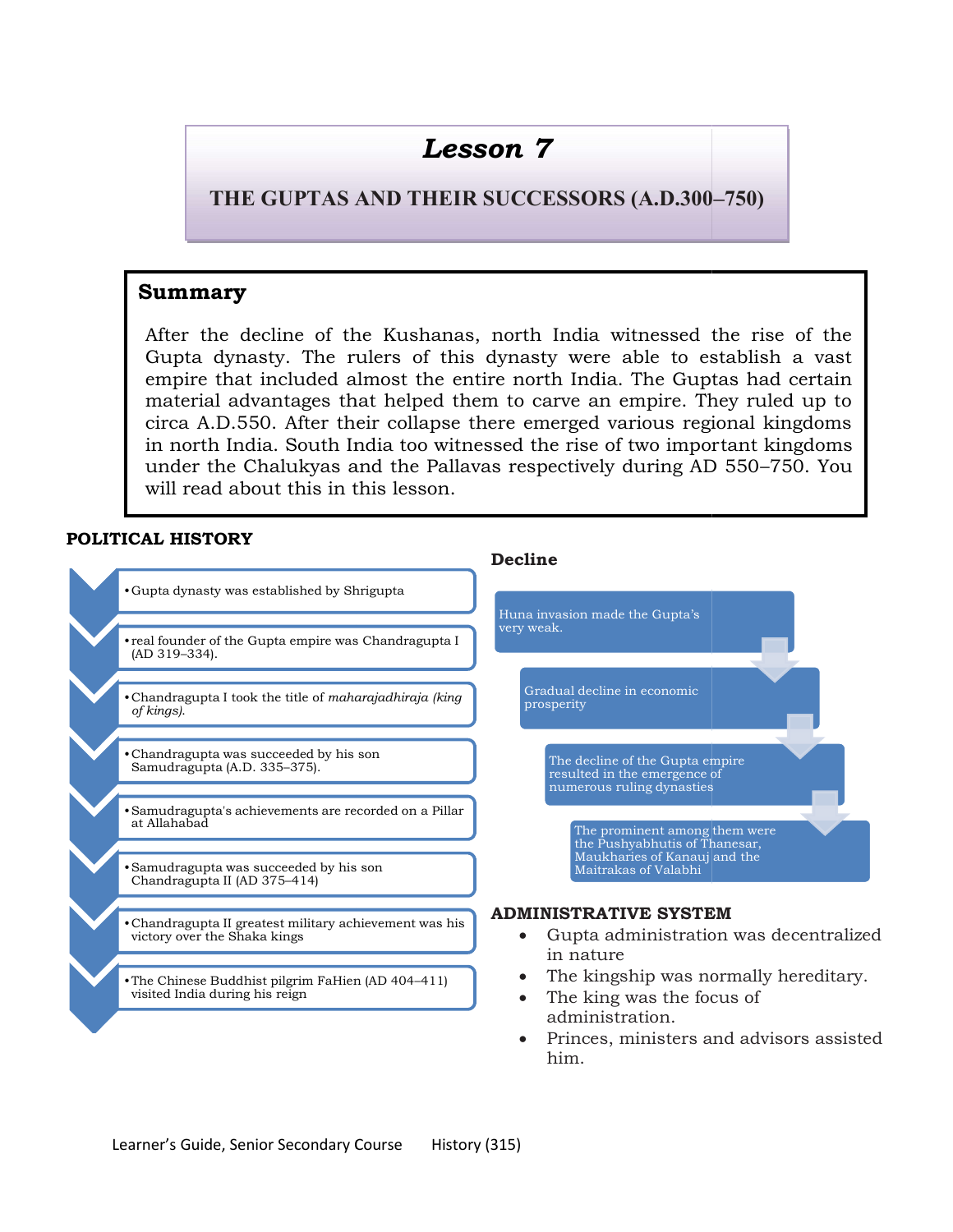- Provinces were known as desha , rashtra or bhukti and their head was called uparika
- The provinces were divided into a number of districts called pradesha or vishaya.
- The administrative head of the vishaya was known as vishayapati.
- The vishayas were further divided into villages.
- The village headman called grama dhyaksha
- The high level central officers under the Guptas were called the kumaramatyas.
- The land tax called *bali* varied from 1/4th to 1/6th of the total produce. • The land tax called *bali* varied from<br>1/4th to 1/6th of the total produce.<br>• Two new agricultural taxes that appear
- in Gupta inscriptions are *uparikara* and udranga
- The judicial system was far more developed under the Gupta rulers than in earlier times.
- For the first time civil and criminal laws were clearly demarcated. Fried Gupta rulers than<br>
The civil and criminal laws<br>
marcated.<br>
The civil and criminal laws<br>
mana landlords was created<br>
udras however improved<br>
re referred to as chandalas<br>
The strip drama<br>
In right on her strip dhana<br>
T

#### Society

- •A new class of brahmana landlords was created
- A new class of brahmana landlords was created<br>The position of shudras however improved<br>The position of shudras however improved
- 
- •The women were not entitled to inherit property. However, she had full right on her stri dhana The untouchables are referred to as chandalas other religion<br>The women were not entitled to inherit property.<br>However, she had full right on her *stri dhana*<br>There was no *purdah* system in the society
- •There was no *purdah* system in the society

#### Economy

- The period from circa fourth century to eighth century was a period of great agricultural expansion
- The Gupta and post- Gupta period witnessed a comparative decline in country's trade and commerce.
- The loss in trade lessened the inflow of gold and silver into the country
- The Guptas did issue a large number of gold coins called dinaras.

of different dynasties have been found. have

#### Literature-



•Kalidas also belonged to this period

## ART AND ARCHITECTURE



## RELIGION

- •The position of shudras however improved The Gupta rule<br>•The untouchables are referred to as chandalas Bhagvatism. B The Gupta rulers gave patronage to Bhagvatism. But they were tolerant to other religions too. gave patronage to<br>they were tolerant to<br>.<br>d as a great center of
	- Nalanda developed as a great center education for Mahayana Buddhism during Harsha's time.
	- Bhagvatism centered on the worship of Vishnu and his incarnations. r Mahayana Buddhism<br>ha's time.<br>centered on the worship of<br>his incarnations.<br>asis on *bhakti* (loving
	- $\bullet$  It put emphasis on *bhakti* (loving devotion) and *ahimsa* (non killing of animals) rather than Vedic Vedic rituals and sacrifices.
	- Alvar saints popularized the worship of Vishnu and the Nayannar saints, the worship of Shiva.
	- We also notice the spread of Tantrism in India in this period.